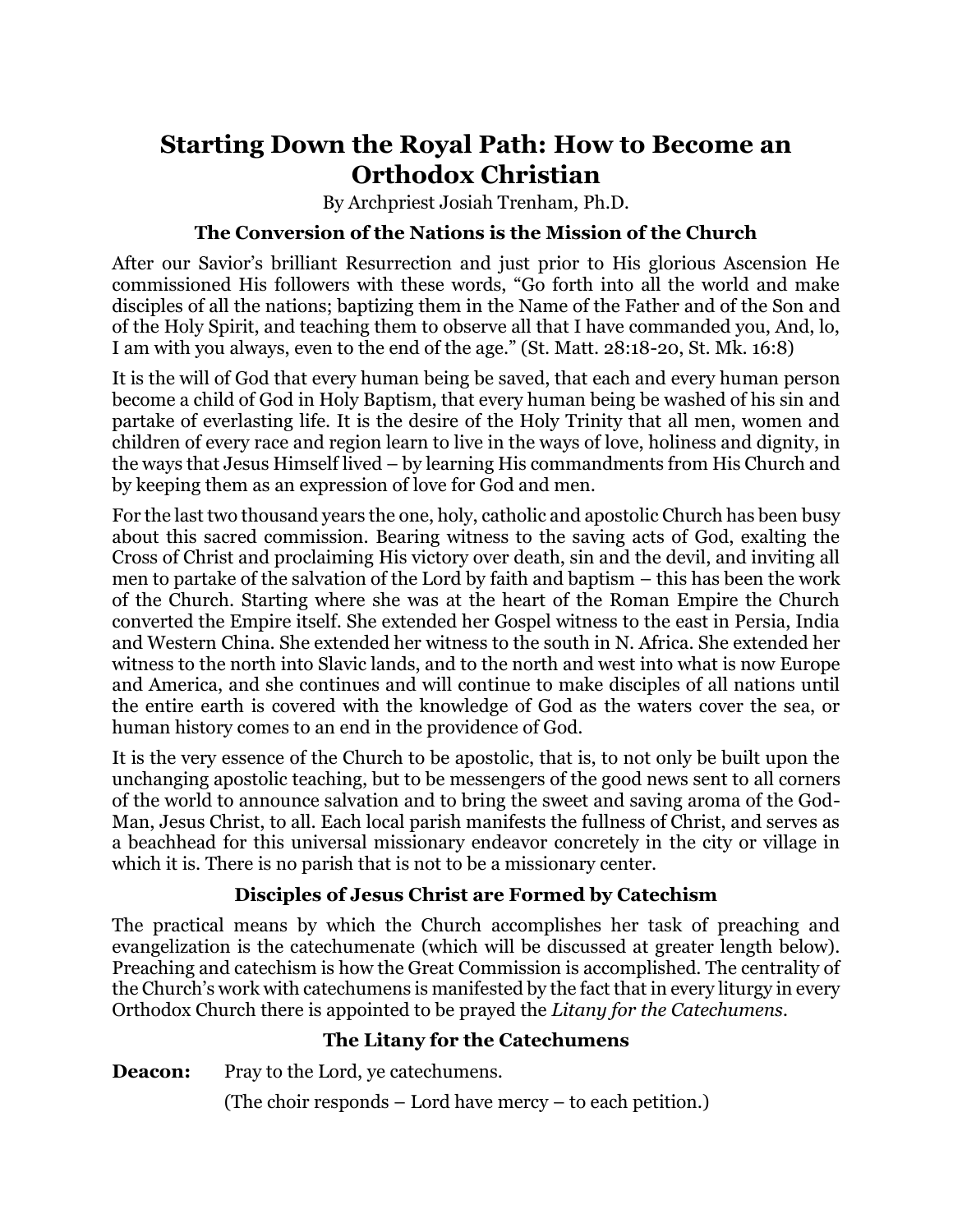|                | Let us, the faithful, pray for the cate chumens, that the Lord will have<br>mercy on them.                                                                                                                                                                                                                                                                                                                                                                                                                                                                                                                                                                                  |
|----------------|-----------------------------------------------------------------------------------------------------------------------------------------------------------------------------------------------------------------------------------------------------------------------------------------------------------------------------------------------------------------------------------------------------------------------------------------------------------------------------------------------------------------------------------------------------------------------------------------------------------------------------------------------------------------------------|
|                | That he will teach them the word of truth.                                                                                                                                                                                                                                                                                                                                                                                                                                                                                                                                                                                                                                  |
|                | That he will reveal to them the gospel of righteousness.                                                                                                                                                                                                                                                                                                                                                                                                                                                                                                                                                                                                                    |
|                | That he will unite them to his holy, catholic and apostolic Church.                                                                                                                                                                                                                                                                                                                                                                                                                                                                                                                                                                                                         |
|                | Save them; have mercy on them; help them; and keep them, O God, by thy                                                                                                                                                                                                                                                                                                                                                                                                                                                                                                                                                                                                      |
| grace.         |                                                                                                                                                                                                                                                                                                                                                                                                                                                                                                                                                                                                                                                                             |
|                | Bow your heads unto the Lord, ye cate chumens.                                                                                                                                                                                                                                                                                                                                                                                                                                                                                                                                                                                                                              |
| <b>Choir:</b>  | To thee, O Lord.                                                                                                                                                                                                                                                                                                                                                                                                                                                                                                                                                                                                                                                            |
| <b>Priest:</b> | O Lord our God, who dwellest on high and regardest the humble, who has<br>sent forth as the salvation of the race of men thine only-begotten Son and<br>God, our Lord Jesus Christ: Look down upon thy servants the Catechumens,<br>who have bowed their necks before thee; make them worthy in due season<br>of the laver of regeneration, the forgiveness of sins and the robe of<br>incorruption. Unite them to thy holy, catholic and apostolic Church, and<br>number them with thine elect flock: That with us they may glorify thine all-<br>honorable and majestic name of the Father and of the Son and of the Holy<br>Spirit, now and ever, and unto ages of ages. |

#### **Choir:** Amen.

 $\overline{\phantom{a}}$ 

This litany for the catechumens is placed just after the reading of the Holy Gospel and the sermon. This placement highlights the fact that the Holy Gospel is read and the homily is given for the evangelization and instruction of the catechumens as well as for the edification of the faithful. Even in parishes in established Orthodox countries where the great majority of the population is Orthodox, the litany can still be authentically prayed for it is a prayer for the catechumens of the entire church. We Orthodox Christians who live in the distant west, and those of us who are in Africa and Asia where Holy Orthodoxy is making its way to the masses depend on the prayers of our brothers and sisters in traditionally Orthodox lands for our work of evangelization. The litany for the catechumens concludes with the dismissal of the catechumens as the deacon instructs "depart catechumens." At this point the catechumens are asked to leave the Divine Liturgy in order not to be in the gathering around the Eucharist since they are not yet members of the Body of Christ. It is appropriate at this point to dismiss the catechumens with a parish catechist or team of catechists who will meet with the catechumens for further instruction in the parish hall or educational center. Sometimes catechumens are dismissed without a formal program of catechism, and sometimes catechumens are not presumed to be present and so are not dismissed at all.<sup>1</sup>

<sup>&</sup>lt;sup>1</sup> Some parishes that do not have formal catechetical programs which include catechesis during the  $2<sup>nd</sup>$  half of the Divine Liturgy may simply allow catechumens to remain in the narthex liturgy. At St. Andrew Parish at the present time the litany for the catechumens and the dismissal of the catechumens is followed by a catechetical lecture that takes place each Sunday.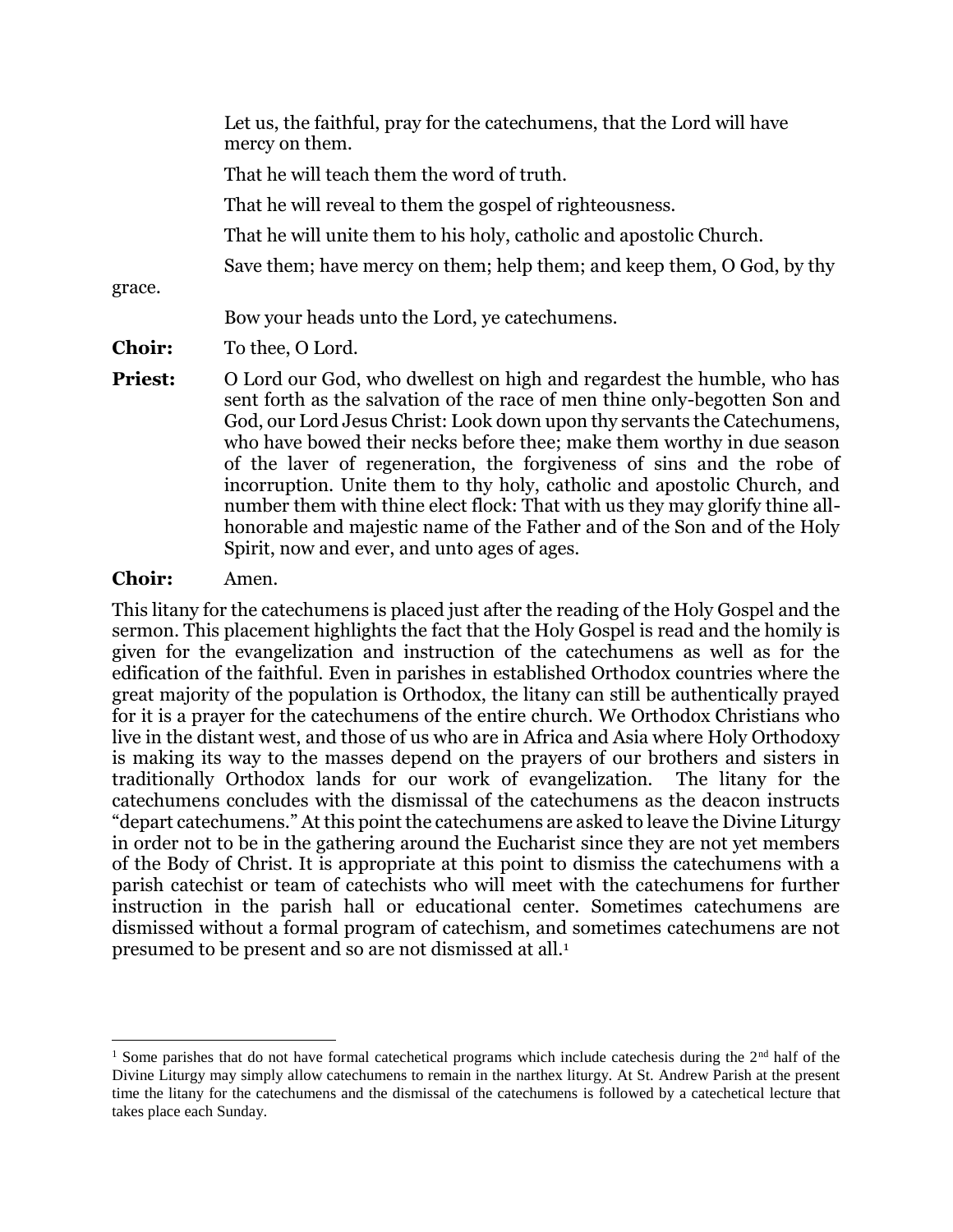#### **The Place of the Catechumens in the Narthex**

The sacred art of ecclesiastical architecture also bears witness to the important ministry of catechesis and the role of catechumens. All Orthodox churches are traditionally divided into three portions: the narthex, the nave, and the sanctuary or holy altar. The narthex is the furthest western portion of the church, and serves many purposes. It is a place of transition between the world (outside) and the kingdom of God (the nave), and is a place where Orthodox Christians make special prayers and intentions, venerate icons, and light candles. The narthex is also the place of penitents, or those Orthodox Christians who are under penance for some particular sin. The narthex is also the place of the catechumens. The catechumens, by virtue of being enrolled as catechumens, have been initially separated from the world and brought near to the Church, but have not yet been organically joined to her by baptism into the body of Christ. This spiritual reality is manifested by the fact that the catechumens are in the church temple, but not in its heart  $-$  the nave.<sup>2</sup>

#### **The Process of Catechism: Courtship-Engagement-Marriage**

The process of becoming an Orthodox Christian can be compared very closely to the process of becoming a married person for it involves the same basic movements of courtship, engagement and marriage. When a person first becomes interested in the Orthodox Church a series of initial interactions take place. Perhaps one visits for a liturgy, researches Orthodoxy on-line, or engages in a conversation with a friend who is Orthodox. If these initial interactions are blessed, a more studied process of inquiry follows which can be compared to the process of courtship. One who launches into this dance with the Church is called by the Church an *inquirer* or a *seeker.* These early days of exploration can be overwhelming and eye-popping for an inquirer, who perhaps has never seen anything like the Divine Liturgy, a church temple full of sacred icons staring at the inquirer, and persons crossing themselves, bowing, and prostrating. It may be the inquirer's first exposure to sacred chant, incense, and sacred space. As such it takes a while to become familiar and comfortable with these new liturgical surroundings, and the inquirer is encouraged to be patient and to expect to slowly and progressively come to a greater understanding and appreciation of the deep meaning of each liturgical action.

During this courtship with the church the inquirer is encouraged to be focused, and to attend as many divine services as possible. The best catechism is in frequent and watchful attendance at the divine services. This is true because the Church prays what she believes, and believes what she prays.<sup>3</sup> Every service of prayer is deep theology, and all true theology is prayer. During the period of inquiry/courtship the seeker is also encouraged to read at least one basic text that introduces the Orthodox Church.<sup>4</sup> If all proceeds well, the seeker will begin to ask himself if he could, in fact, become an Orthodox Christian; if he could envision himself living the Orthodox life. This is a natural development, much like a couple in courtship beginning to envision the possibility of wedlock.

l

<sup>2</sup> Many Orthodox parishes in America do not meet in formally constructed and consecrated Orthodox Church temples, and therefore may not even have a narthex. Catechumens ought follow the practice of the parish in which they are receiving instruction. At St. Andrew catechumens are encouraged to take up their position in the narthex or in the western portion of the nave near the narthex.

<sup>3</sup> *Lex credendi est lex orandi* is the patristic dictum: the rule of faith is the rule of prayer.

<sup>4</sup> Suggestions are found on the *Catechumen's Requirements List*.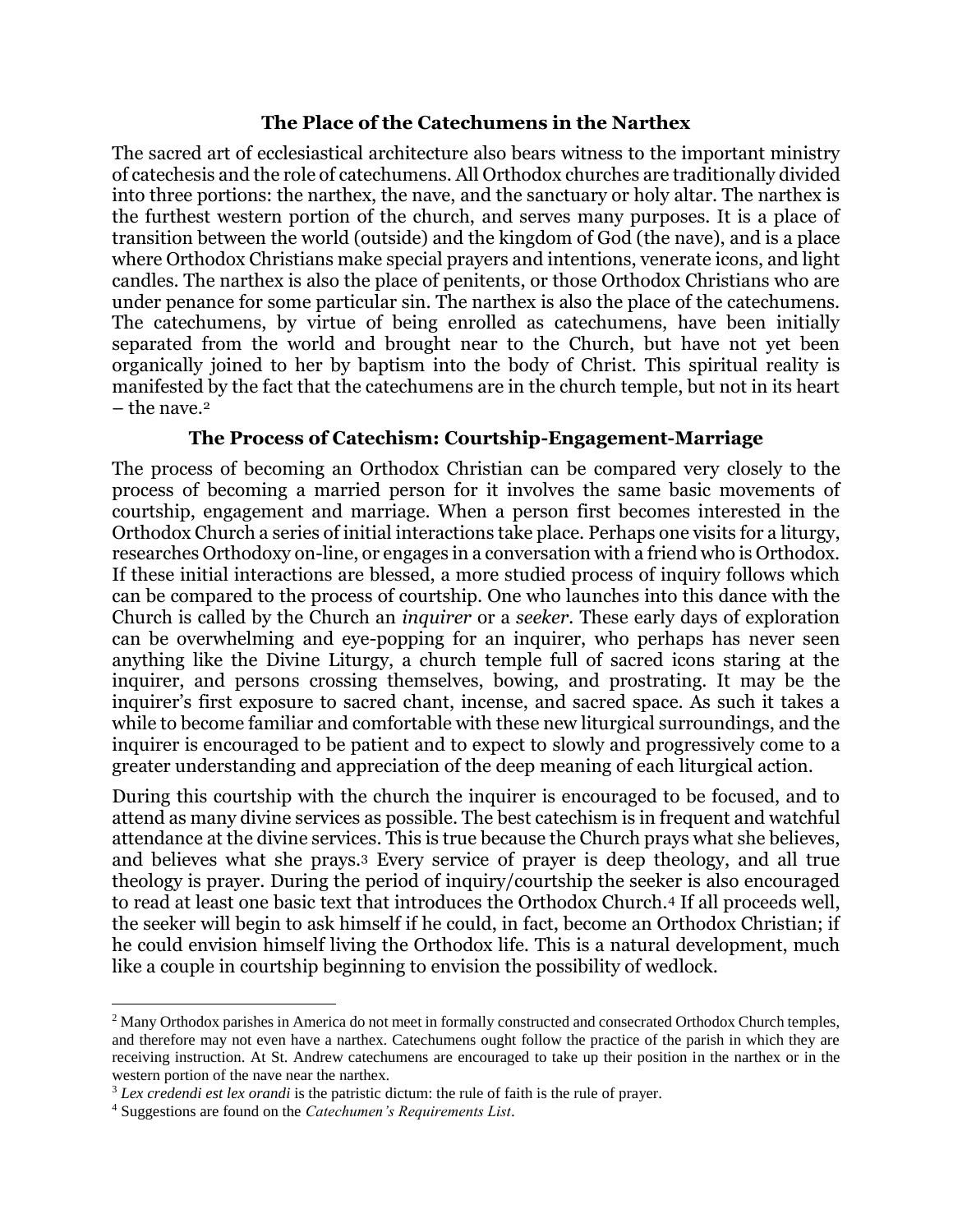After this initial period of serious inquiry (it is suggested that this be no less than two months) the inquirer may come to a place in which he wishes to be enrolled amongst the catechumens of a particular parish in order to be prepared for reception into the Church. This is a very serious decision akin to becoming engaged, and Orthodoxy takes engagement very seriously. When one moves from courtship to engagement, no longer is the question asked "Will we get married?" That question was asked and answered in the act of engagement, and the engagement itself is a matter of preparation for the wedding. So it is with the inquirer becoming a catechumen. Once that move has been made, it is no longer a question of whether the person intends to be baptized into the Orthodox Church but rather it is a matter of preparing for such. It is not a question of if, but when.

At this time the inquirer should seek the blessing of the pastor of the parish he is attending, and request to be made a catechumen. Should the pastor judge that the inquirer is well-prepared to do so he will read the Prayer for Enrolling a Catechumen, making the inquirer a catechumen.<sup>5</sup> Here is the text for enrollment into the catechumenate:

#### **Prayer for Enrolling a Catechumen<sup>6</sup>**

- **Deacon:** Let us pray to the Lord.
- **Choir:** Lord have mercy.

 $\overline{a}$ 

**Priest:** O Lord our God, we pray unto thee, and we beseech thee, that the light of thy countenance may be shown upon thy servant, N.; and that the Cross of thine Only-begotten Son may be graven in his heart and his thoughts; that he may flee from the vanity of the world and from every evil snare of the enemy, and may follow after thy commandments. And grant, O Lord, that thy Holy Name may remain unrejected by him and that he may be united, in due time, to thy holy Church; and that the fearful mysteries of thy Christ may be administered unto him; That having lived according to thy commandments, and preserved without flaw the Seal, he may receive the bliss of the elect in thy Kingdom; through the grace and love towards mankind of thine Only-begotten Son, with whom thou art blessed, together with thine all-holy, and good, and life-giving Spirit: now and ever, and unto ages of ages. Amen.

At this point the inquirer has made a definitive decision to become an Orthodox Christian forever. He knows that this commitment is not a denominational switch, but an approach to the one, holy, catholic and apostolic Church. It is a commitment to faithfully serve God as a member of the Orthodox Church no matter where one lives on this earth. The catechumen is engaged to the Church, and will complete this engagement with the spiritual marriage which is holy baptism. It is expected at this juncture that the new catechumen inform in writing any religious body in which he was previously a member his desire to be removed from the membership of said body. The catechumen is numbered

<sup>&</sup>lt;sup>5</sup> It is suggested that this enrollment be prayed publicly during the divine service so that the faithful can take note of the new catechumen, and begin to assist the catechumen in their formation. A nice place to do this is after the sermon in the Sunday Divine Liturgy just prior to the Litany of the Catechumens.

<sup>6</sup> This prayer is the *Prayer for Naming a Child on the 8th Day* after birth through which prayer the child of an Orthodox family becomes a catechumen until the day of his baptism.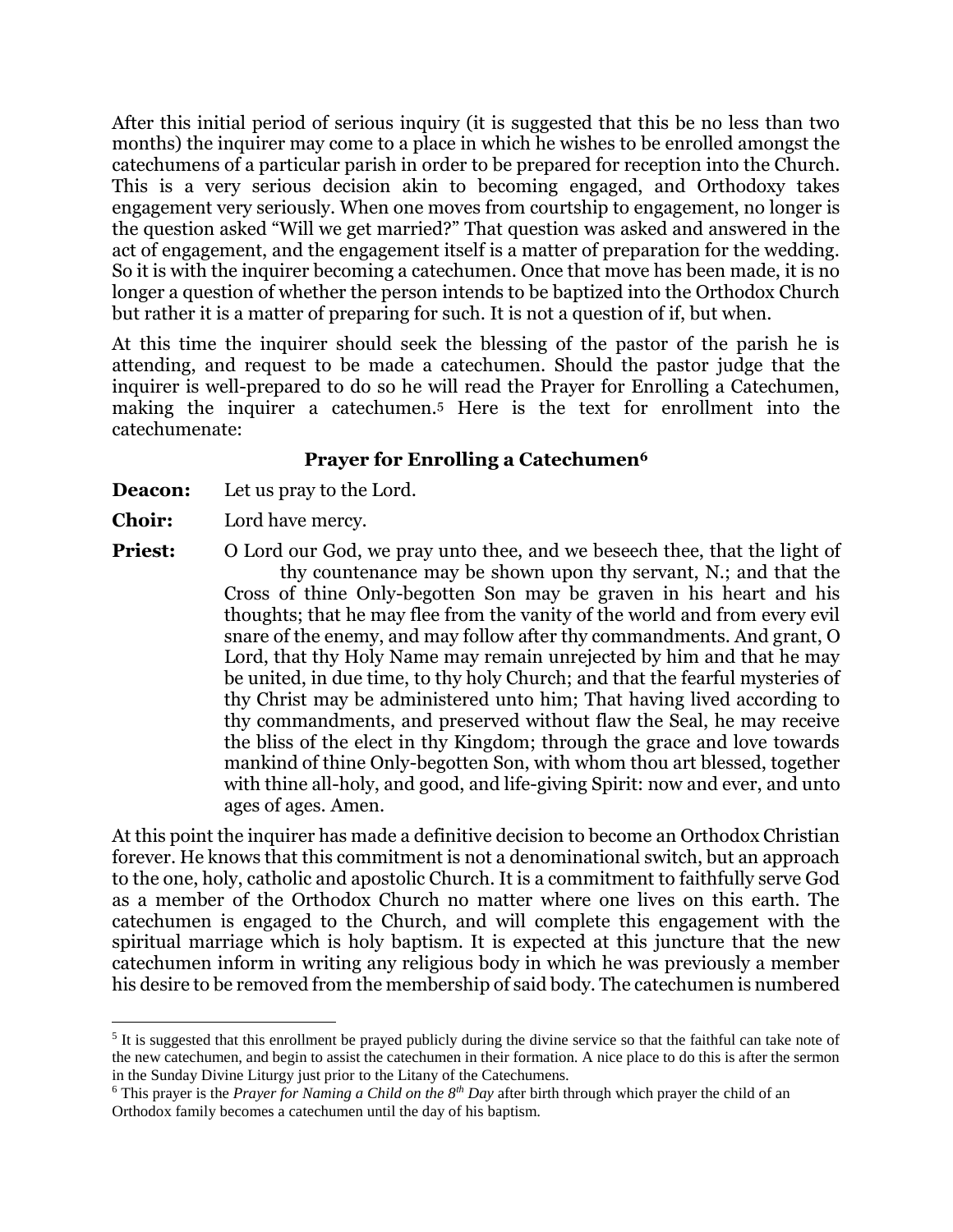amongst a class of catechumens that belongs to the particular parish, and will begin the formal process of catechesis. From this point the catechumen self-identifies to the outside world as an Orthodox Christian. Should the catechumen die before reception into the church, he will be buried as an Orthodox Christian

#### **The Content and Contours of Catechism**

A catechumen (Greek: κατηχούμενος) is an individual engaged in the process of becoming a disciple of Jesus Christ and entering into His Holy Church. As one reads the book of the Acts of the Apostles it is apparent that many of the hearers of the Holy Apostles were baptized immediately. This is, in almost every instance, those who were Jews or Godfearing Greeks. The Old Covenant Jewish life was itself an extensive two-thousand year catechism, a preparation for full Christian revelation and life. It was most natural for all the Jews to believe in Jesus Christ since He was their longed-for Messiah, and it was a natural movement for the Jews to become Christians, and many of them did. As the remnant of the Jews was believing in Christ and being baptized, the Holy Apostles turned their attention to the Greeks and barbarians. In the ancient Church, the catechumenate, or time during which one is a catechumen, often lasted for as much as three years. This was the case because Greeks and barbarians were polytheists, and idolatry and its superstitions were deeply imbedded in the Greco-Roman way of life. It took time to be purged of these unseemly beliefs and practices, and to form a Christian mind and disposition. Catechism itself included not only participation in some of the divine services but also formal catechesis, formal oral instruction from a teacher, often the bishop or appointed catechist, special prayers of exorcism and entreaty, and extensive involvement in the fellowship of the church which enabled the catechumens to form the new social connections that would become the most important bonds in their lives. This authentic integration into the family of believers with a supreme bond established by the blood of Christ, not by the blood of one's biological parents, has always been a central hallmark of the Christian Church. The believer's ultimate loyalty is not to one's earthly family or tribe, but to Christ and the Church. No one who loves mother or father or siblings more than Christ and the believers is worthy of Christ and His Kingdom.

In contemporary times in the post-Christian west the length of catechesis is designed to help secularized westerners, many of whom have some attachment to western forms of Christianity, become Orthodoxized. This process is serious and the usual catechesis takes a minimum of one year. Since adults are received on Great and Holy Saturday, this means that the usual catechumen will be catechized for a minimum of one year and sometimes up to two years depending on what time in the church year the inquirer enrolls as a catechumen. There is no quick catechism, and the basic rule is that the deeper foundation a catechumen receives, the higher the tree of his Christian life will grow. One cannot embrace the Orthodox way of life quickly, and the Church and her faith uphold the whole universe. There is no reason to rush since the Church is not going anywhere. The catechumen should be zealous, focused, and stay the course at a sustainable pace. The one year catechism presupposes that the catechumen will be actively engaged in the process of learning and assimilation to Orthodox modes of belief and Christian living, and may be extended (and often is) as the pastor sees fit due to the catechumen's absence from required lectures, prayers and activities.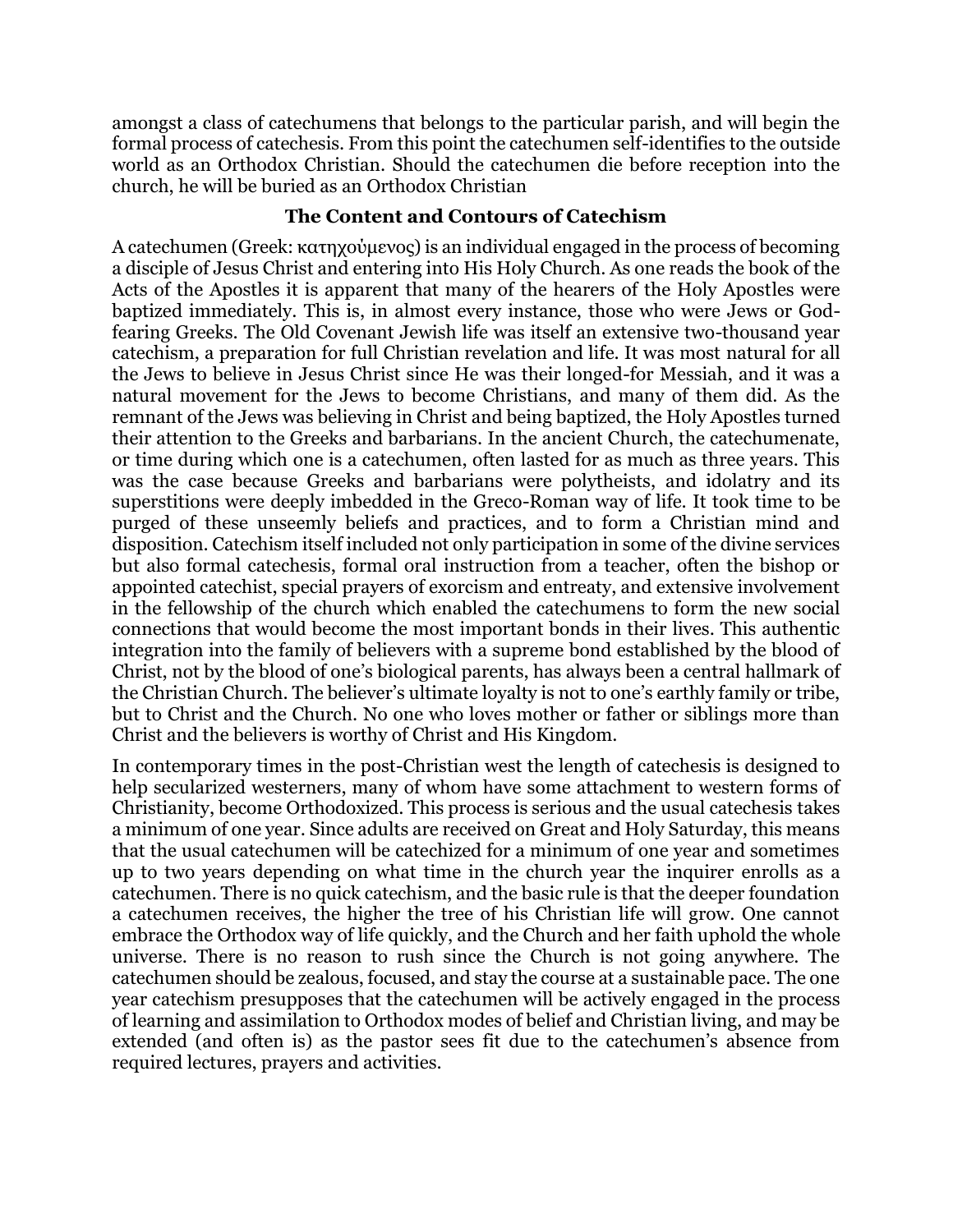Throughout history the Church eventually became the majority religion of the lands in which it sojourned, and the catechumenate as an institution gradually died out in many places as most persons were being baptized shortly after birth. As Holy Orthodoxy has moved into the West, Asia and Africa in recent centuries, the catechumenate is naturally being revived. In some places it is still in embryonic form, but in many places it is in rapid ascendancy.

## **The Requirements for Catechumens**

Each parish utilizes a collection of catechetical material. At this time there is no standardized catechism for American Orthodoxy. This may be a near-term fruit of the unifying work of the Assembly of Orthodox Bishops in America. In general, however, catechism usually consists of faithful attendance at divine services, participation in lectures, accomplishment of prescribed reading, visits to other local parishes and monasteries, episcopal interaction, a measure of paperwork designed to facilitate the integration of the catechumen into parish life, and more. Parishes are encouraged to maintain a *catechumen's requirements list* so that inquirers and catechumens have a clear reference point for their own study.

The goal of all catechism is purification, and conformity to the commandments of God and the Church. For catechumens who come from pious and active non-Orthodox Christian backgrounds there will be less requirement for radical personal changes, but for those who come from no religious background and whose lives have been deeply influenced by secular culture there will be radical changes that may involve the abandonment of illegitimate employment, the cessation of certain personal associations, and deep repentance from sins. Persons who have been married and divorced, sometimes multiple times, must work through these matters with the pastor. All are welcomed to the Church for the Lord God is calling every human being to His household and family, which is the Church,<sup>7</sup> but for some the adjustments will be serious.

## **The Role of the Sponsor**

Every person received into the church is given a sponsor or godparent. The church requires one sponsor of the same sex, who will stand as sponsor at baptism. An additional sponsor of the opposite sex is not required, but may be allowed if the pastor deems fit. Multiple sponsors of the same sex are not permitted. The role of the godparent is extremely serious, and not every Orthodox Christian is qualified to be a sponsor.

The bond formed between the sponsor and the baptizand in the sacrament of baptism is deep, mystical and eternal. A spiritual bond even deeper than a biological bond is established, that is to say, baptismal water is thicker than blood. The  $53<sup>rd</sup>$  canon of the Sixth Ecumenical Council forbids the marriage of sponsors to the widowed mothers of their god-children saying that "spiritual kinship is better than bodily union." Godparents and Godchildren have a spiritual and familial bond that cannot be dissolved. Godparents cannot be changed or replaced any more than one's biological parents can be. The relationship between sponsor and sponsored ought be nourished and deepened throughout life by mutual prayer and encouragement.

 $\overline{\phantom{a}}$ <sup>7</sup> 1 Timothy 3:15.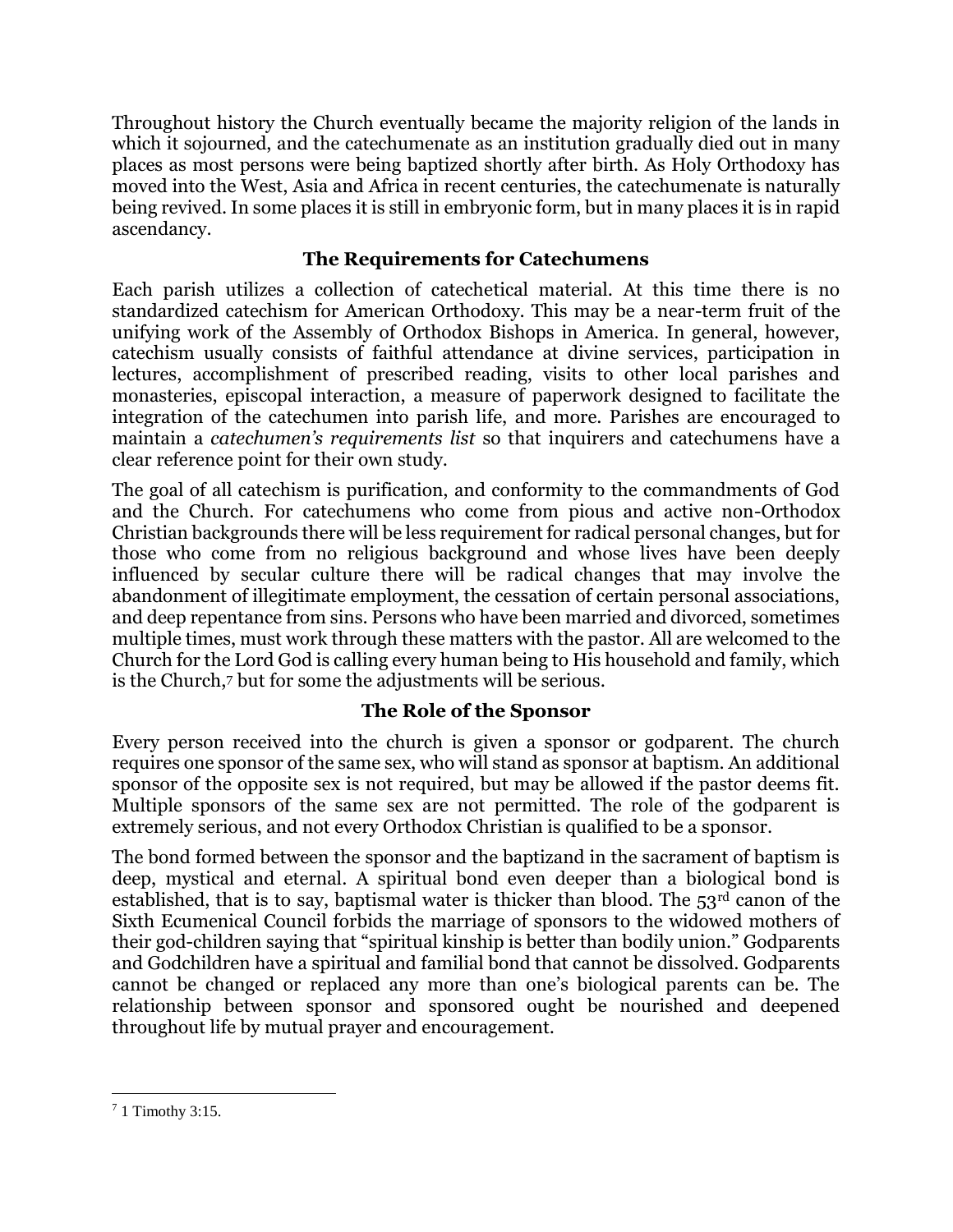The role of the sponsor is to speak for the catechumen. In cases where the catechumen is an infant or young child the sponsor *literally* speaks for the child answering the priest's questions during the service of baptism, confessing the Nicene Creed, etc. The sponsor's job is to *recommend* the candidate to the church, to vouch for his character to the priest, and to assure the priest that the candidate knows and believes the Nicene Creed. For this reason the candidate must recite the Creed to his sponsor and explain its basic meaning. In our parish laminated copies of the Nicene Creed are distributed to the catechumens at the beginning of Great Lent for use in learning the text.

Catechumens may wonder how exactly they are to identify a sponsor. This can take place through various means, but usually takes place naturally as the catechumen integrates himself into the life of the parish. Affinities will be made, and relationships established. In the course of such the catechumen might inquire of an acquaintance in the parish if he would be willing to stand as sponsor for him, or the acquaintance himself might inquire of the catechumen if they have found a sponsor. Obtaining a sponsor is a significant decision and ought to be done prayerfully. All sponsors must be approved by the pastor, since in order to serve as a sponsor in baptism one must be an upstanding Orthodox Christian. It is best, therefore, that the catechumen clear a particular name with the priest prior to soliciting a sponsor in order to avoid potential embarrassment.

## **Candidacy for Baptism**

As Great and Holy Lent progresses the decision for candidacy is made by the pastorcatechist. Since individuals are usually allowed to become catechumens at any time throughout the year there will always be two types of catechumens at the same time: those who are preparing to be received into the Church on Great and Holy Saturday, and those who are enrolled in catechism, but who have not completed the time and work requirements to allow them to be baptized.

This two-fold division in the catechumenate is reflected in the liturgical practices that begin in the 4th week of Great and Holy Lent. During this week the catechumens who are approved to be received on Great Saturday will be determined, and a second litany for these catechumens who are "preparing for holy illumination" will be prayed in the divine services following the usual litany of the catechumens. After the usual litany for the catechumens is prayed, those catechumens who are not blessed to be baptized on Great Saturday withdraw, and only those who are blessed by the pastor to be received in on Great Saturday remain for the Litany for Baptismal Candidates:

#### **Litany for Those Preparing for Illumination**

(From Wednesday of the Fourth Week of Great Lent)

- **Deacon:** As many as are preparing for illumination, draw near. Pray to the Lord, ye who are preparing for illumination.
- **Choir:** Lord, have mercy (to each petition).
- **Deacon:** Ye faithful, pray to the Lord for these brethren who are preparing for holy illumination and for their salvation. That the Lord our God will establish them and strengthen them. That he will illumine them with the light of knowledge and of reverence.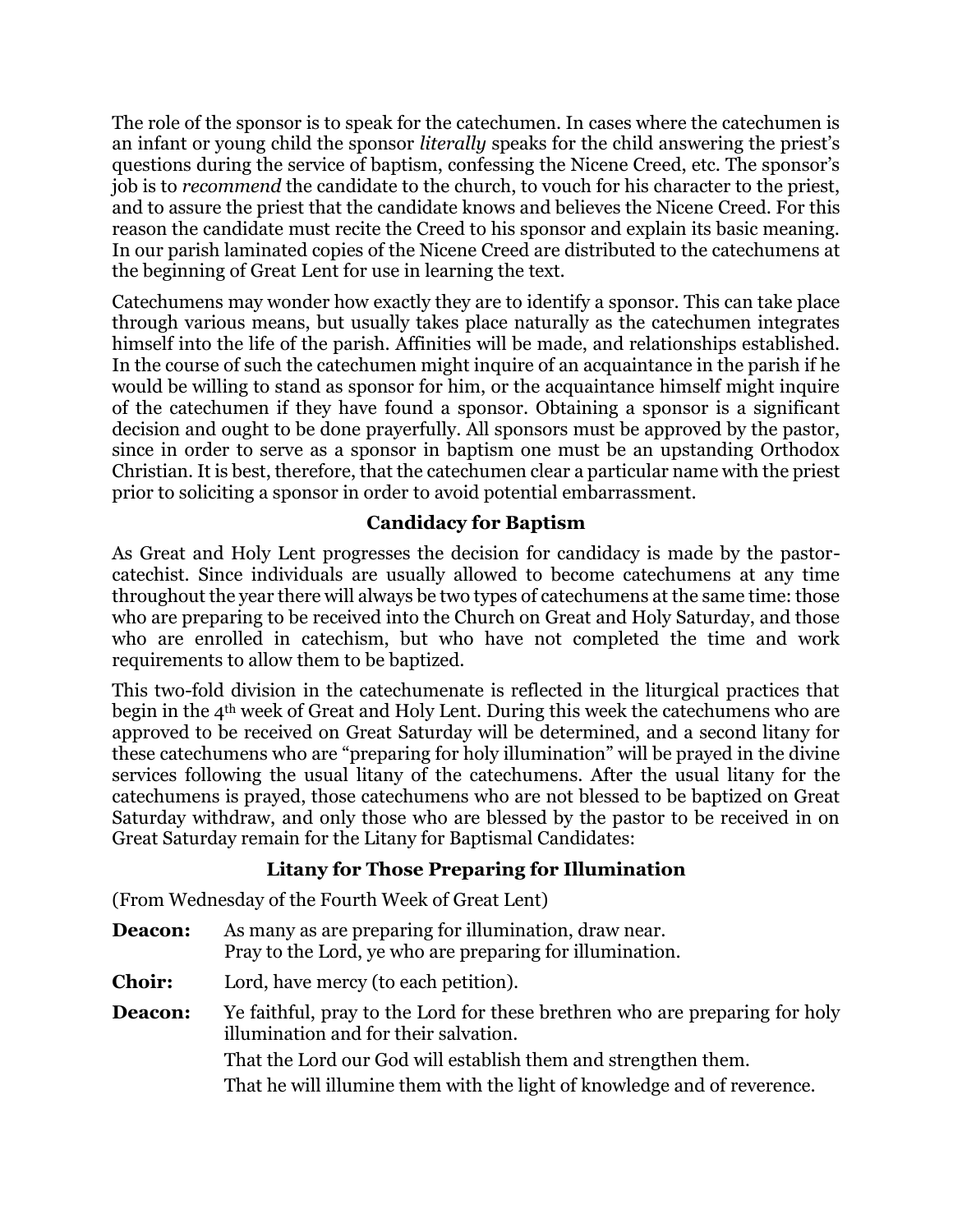That he will grant unto them, at the appointed time, the laver of regeneration, the forgiveness of sins and the garment of incorruption. That he will beget them with water and the Spirit. That he will grant unto them the perfection of faith. That he will number them with his holy and elect flock. Save them; have mercy on them; help them; and keep them, O God, by thy grace. Bow your heads to the Lord, ye who are preparing for illumination. **Priest:** Show the light of thy countenance, O Master, upon those who are preparing for holy illumination and who desire to put away the defilement of sin. Enlighten their understanding. Establish them in the faith. Strengthen them in hope. Perfect them in love. Make them honorable members of thy Christ, who gave himself for our souls. For thou art our Illumination, and unto thee we ascribe glory to the Father and to the Son and to the Holy Spirit, now and ever, and unto ages of ages. Amen.

**Deacon:** As many as are preparing for illumination, depart. Depart, ye who are preparing for illumination.

The litanies for the catechumens, together with the exorcisms, are most powerful aids to the catechumens and bring great help from Almighty God upon them to strengthen them against the opposition of the evil one.

## **Great and Holy Saturday and Baptism**

The traditional day for the reception of converts into the Church is the baptismal liturgy of Great and Holy Saturday. This liturgy is designed so that the administration of holy baptism takes place in the middle of the service.<sup>8</sup> In cases of catechumen illness, or menstruation, or other serious impediment, the Feast of Holy Pentecost is traditionally used as the alternative date for Holy Baptism (although the baptisms are administered outside of liturgy).

## **Service of Reception of Converts**

The normative (by acrivia or exactitude) means for the reception of all converts is holy baptism. However, at the discretion of the ruling bishop certain catechumens, who are coming to Holy Orthodoxy from specific western Christian traditions, may be received by life confession, renunciation of heresy, and chrismation (by economia or pastoral accommodation).

The service for the reception of converts begins on Great and Holy Friday with the prayers of exorcisms, together with renunciations and affirmations of the Nicene Creed. This first portion of the service for the reception of converts often follows the praying of the Royal Hours or precedes the beginning of the Orthros and Lamentations at the Tomb of Christ which takes place on Friday evening. Prayers of exorcism are traditionally prayed for catechumens throughout their catechesis, and serve as a tremendous help in the struggle

 $\overline{a}$ 

<sup>8</sup> For a copy of the text and rubrics of this service see *Service Book of the Holy Eastern Orthodox Catholic and Apostolic Church according to the use of the Antiochian Orthodox Christian Archdiocese of North America*.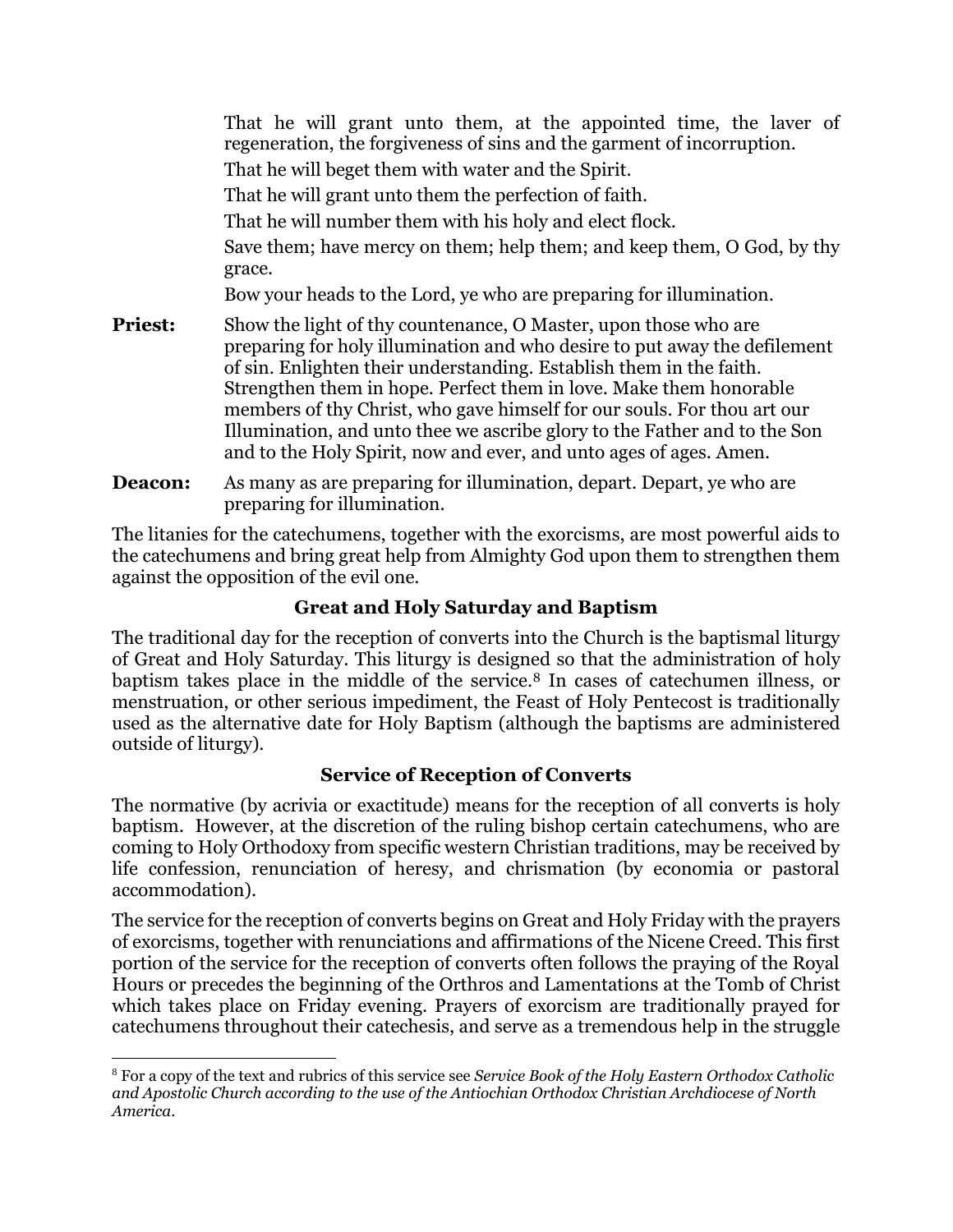of the catechumens to break the hold of evil and to achieve purification. On the morning of Great and Holy Saturday the catechumens arrive for the baptismal liturgy. At the Little Entrance of the Liturgy the celebrants process to the baptismal font and begin the service of Holy Baptism. The catechumens are anointed with the oil of gladness, are baptized with a trine immersion and emersion, are chrismated, washed, tonsured, clothed in a radiant garment, given a baptismal candle, and process back into the church temple (or from the font to the center of the nave if the font is within the temple proper) as the Holy Liturgy resumes with the reading of the Epistle and Gospel for Holy Saturday. At the time of the administration of Holy Communion the newly-illumined are the first to receive the Holy Eucharist, and are established in the Church of Christ as full members. The reception of baptism-chrismation-eucharist is normative and universal in the Holy Orthodox Church. We know of no partial Christians who are baptized but do not receive communion, nor those who commune but are not confirmed/chrismated. Every Orthodox Christian is established as such by receiving baptism, chrismation and holy eucharist - even if the newly-illumined is only 40 days old. Following their reception into the Church the newlyillumined are neo-phytes (from the Greek for "new plants"), and are typically not allowed to exercise some forms of lay leadership for at least one year.

#### **A Final Word to Catechumens**

Each catechumen is reminded that the process of catechism is a road of repentance and faith which leads to union with the Holy Trinity and membership in the one, holy, catholic and apostolic Church. Such a road is a road toward Christ and away from the evil one. Demonic opposition is to be expected during the course of catechism. These obstacles can be overcome by the help and mercy of God and a strong resolve on the part of the catechumen.